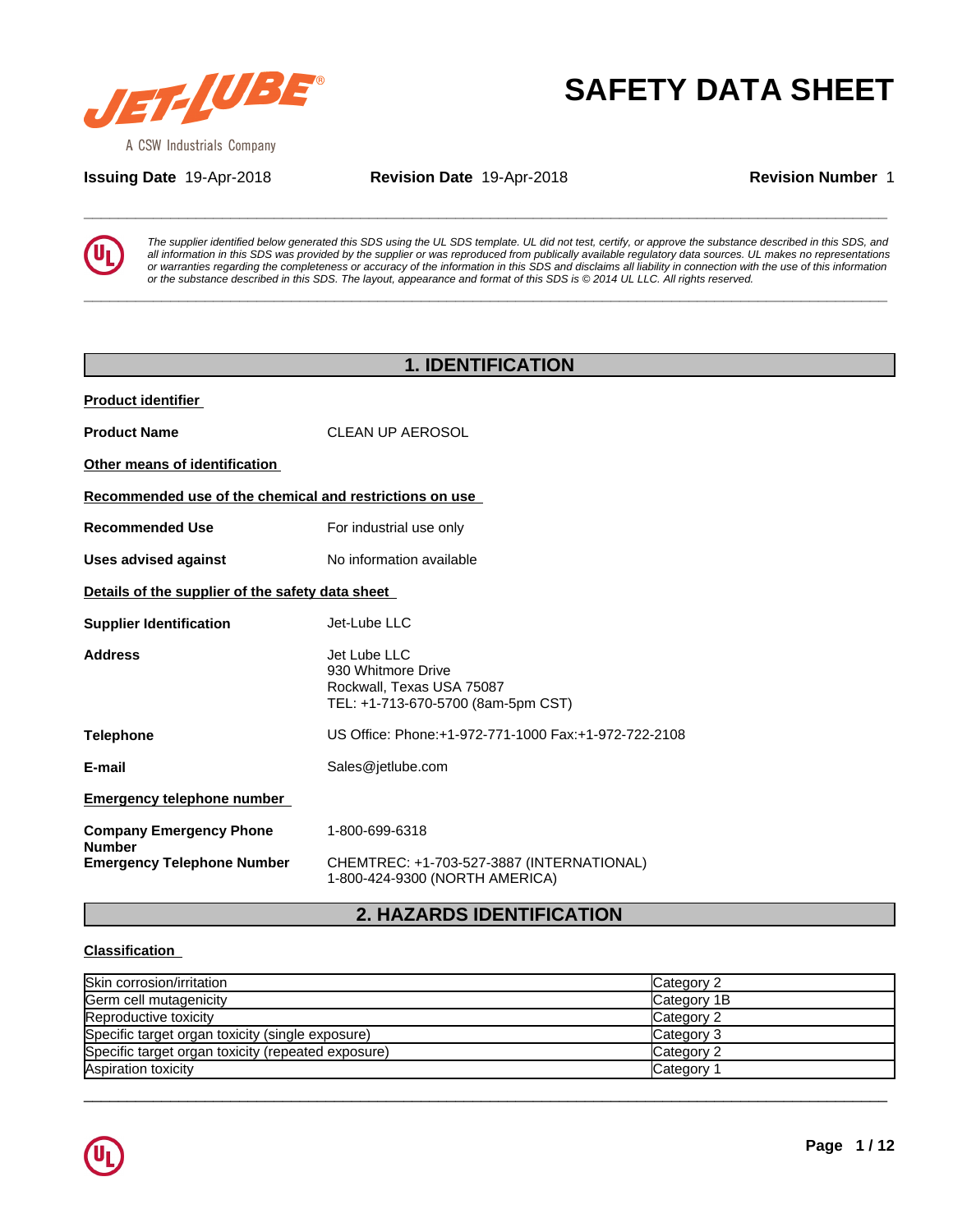| Flammable<br>Aerosols |              |
|-----------------------|--------------|
| Gases                 | $\mathbf{R}$ |
| Under                 | $\cdot$      |
| Pressure              | JdS          |

 $\overline{\phantom{a}}$  ,  $\overline{\phantom{a}}$  ,  $\overline{\phantom{a}}$  ,  $\overline{\phantom{a}}$  ,  $\overline{\phantom{a}}$  ,  $\overline{\phantom{a}}$  ,  $\overline{\phantom{a}}$  ,  $\overline{\phantom{a}}$  ,  $\overline{\phantom{a}}$  ,  $\overline{\phantom{a}}$  ,  $\overline{\phantom{a}}$  ,  $\overline{\phantom{a}}$  ,  $\overline{\phantom{a}}$  ,  $\overline{\phantom{a}}$  ,  $\overline{\phantom{a}}$  ,  $\overline{\phantom{a}}$ 

**Appearance** Clear **Physical state** Liquid spray **Odor** Solvent

.

### **GHS Label elements, including precautionary statements**

#### **Danger**

### **Hazard statements**

Causes skin irritation May cause genetic defects Suspected of damaging fertility or the unborn child May cause drowsiness or dizziness May cause damage to organs through prolonged or repeated exposure May be fatal if swallowed and enters airways Extremely flammable aerosol Contains gas under pressure; may explode if heated



### **Precautionary Statements - Prevention**

Obtain special instructions before use Do not handle until all safety precautions have been read and understood Wear protective gloves/protective clothing/eye protection/face protection Wash face, hands and any exposed skin thoroughly after handling Do not breathe dust/fume/gas/mist/vapors/spray Use only outdoors or in a well-ventilated area Keep away from heat, hot surfaces, sparks, open flames and other ignition sources. No smoking Do not spray on an open flame or other ignition source Pressurized container: Do not pierce or burn, even after use **Precautionary Statements - Response** IF exposed or concerned: Get medical advice/attention Specific treatment (see supplemental first aid instructions on this label) **Skin** IF ON SKIN: Wash with plenty of water and soap If skin irritation occurs: Get medical advice/attention Take off contaminated clothing and wash it before reuse **Inhalation** IF INHALED: Remove person to fresh air and keep comfortable for breathing **Ingestion** IF SWALLOWED: Immediately call a POISON CENTER or doctor

Do NOT induce vomiting

### **Precautionary Statements - Storage**

Store locked up Store in a well-ventilated place. Keep container tightly closed Protect from sunlight. Do not expose to temperatures exceeding 50 °C/122 °F Protect from sunlight

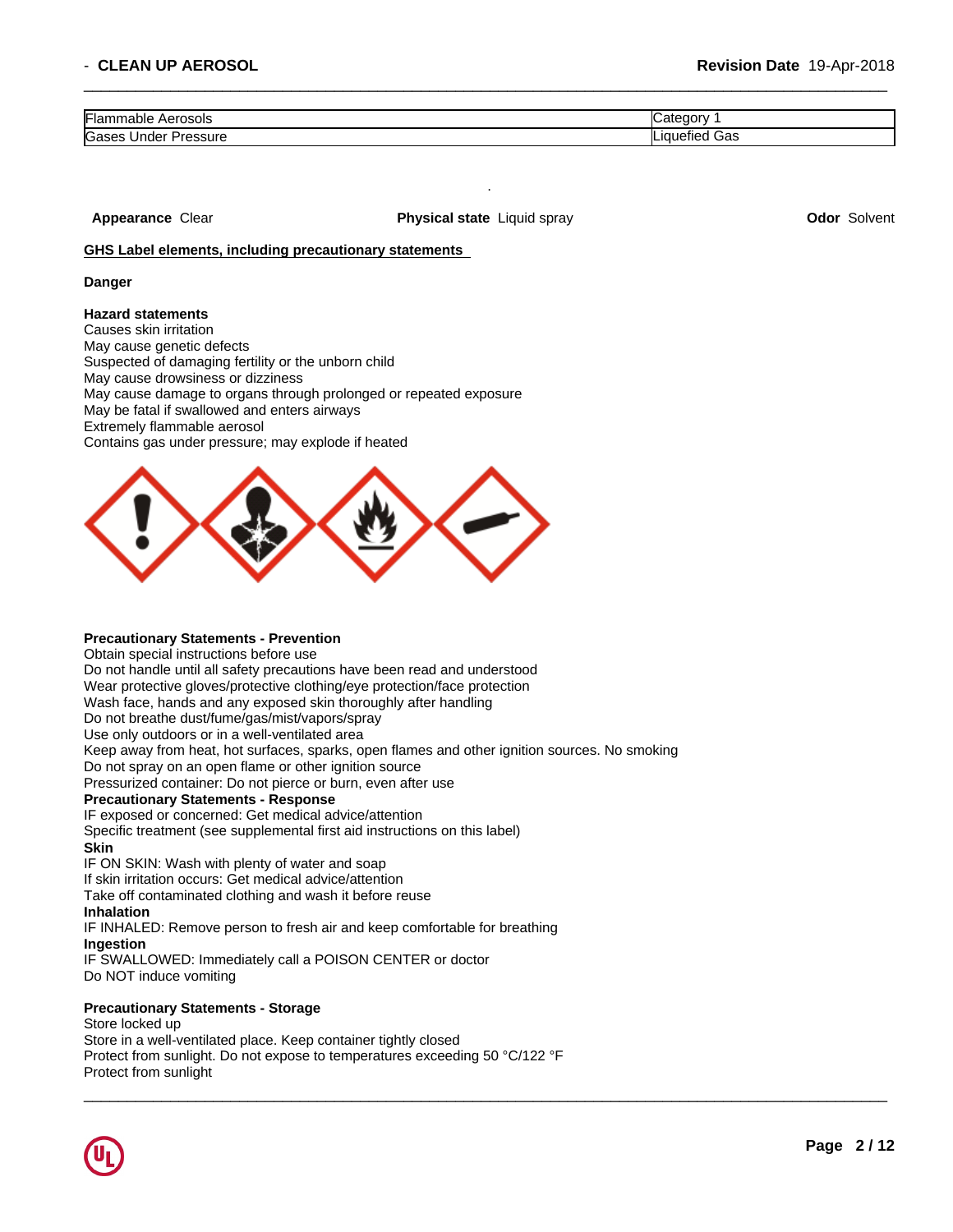### **Precautionary Statements - Disposal**

Dispose of contents/container to an approved waste disposal plant

## **Other information**

May be harmful in contact with skin Toxic to aquatic life with long lasting effects

#### **Unknown acute toxicity** 99.3 % of the mixture consists of ingredient(s) of unknown toxicity

29.2 % of the mixture consists of ingredient(s) of unknown acute oral toxicity

29.2 % of the mixture consists of ingredient(s) of unknown acute dermal toxicity

99.3 % of the mixture consists of ingredient(s) of unknown acute inhalation toxicity (gas)

29.2 % of the mixture consists of ingredient(s) of unknown acute inhalation toxicity (vapor)

99.3 % of the mixture consists of ingredient(s) of unknown acute inhalation toxicity (dust/mist)

# **3. COMPOSITION/INFORMATION ON INGREDIENTS**

 $\overline{\phantom{a}}$  ,  $\overline{\phantom{a}}$  ,  $\overline{\phantom{a}}$  ,  $\overline{\phantom{a}}$  ,  $\overline{\phantom{a}}$  ,  $\overline{\phantom{a}}$  ,  $\overline{\phantom{a}}$  ,  $\overline{\phantom{a}}$  ,  $\overline{\phantom{a}}$  ,  $\overline{\phantom{a}}$  ,  $\overline{\phantom{a}}$  ,  $\overline{\phantom{a}}$  ,  $\overline{\phantom{a}}$  ,  $\overline{\phantom{a}}$  ,  $\overline{\phantom{a}}$  ,  $\overline{\phantom{a}}$ 

### **Substance**

Not applicable.

### **Mixture**

| Chemical name         | CAS-No     | Percent   | <b>Hazardous Material</b><br><b>Information Review Act</b><br>registry number (HMIRA)<br>registry $#$ ) | Date HMIRA filed and<br>date exemption granted<br>(if applicable) |
|-----------------------|------------|-----------|---------------------------------------------------------------------------------------------------------|-------------------------------------------------------------------|
| n-Hexane              | 110-54-3   | 70 - 75   |                                                                                                         |                                                                   |
| Petroleum distillates | 68476-85-7 | $24 - 29$ |                                                                                                         |                                                                   |

# **4. FIRST AID MEASURES**

| <b>First aid measures</b>          |                                                                                                                                                                                                                                                                                                                                                                                                                  |
|------------------------------------|------------------------------------------------------------------------------------------------------------------------------------------------------------------------------------------------------------------------------------------------------------------------------------------------------------------------------------------------------------------------------------------------------------------|
| <b>General advice</b>              | Show this safety data sheet to the doctor in attendance. IF exposed or concerned: Get<br>medical advice/attention. Immediate medical attention is required.                                                                                                                                                                                                                                                      |
| <b>Inhalation</b>                  | Remove to fresh air. Aspiration into lungs can produce severe lung damage. If breathing<br>has stopped, give artificial respiration. Get medical attention immediately. Avoid direct<br>contact with skin. Use barrier to give mouth-to-mouth resuscitation. If breathing is difficult,<br>(trained personnel should) give oxygen. Get immediate medical advice/attention. Delayed<br>pulmonary edema may occur. |
| Eye contact                        | Rinse immediately with plenty of water, also under the eyelids, for at least 15 minutes.<br>Remove contact lenses, if present and easy to do. Continue rinsing. Keep eye wide open<br>while rinsing. Do not rub affected area. Get medical attention if irritation develops and<br>persists.                                                                                                                     |
| <b>Skin contact</b>                | In case of contact with liquefied gas, thaw frosted parts with lukewarm water. Wash off<br>immediately with soap and plenty of water for at least 15 minutes. Get medical attention if<br>irritation develops and persists.                                                                                                                                                                                      |
| Ingestion                          | Do NOT induce vomiting. Clean mouth with water and drink afterwards plenty of water.<br>Never give anything by mouth to an unconscious person. Aspiration hazard if swallowed -<br>can enter lungs and cause damage. If vomiting occurs spontaneously, keep head below<br>hips to prevent aspiration. Get immediate medical advice/attention.                                                                    |
| Self-protection of the first aider | Remove all sources of ignition. Ensure that medical personnel are aware of the material(s)                                                                                                                                                                                                                                                                                                                       |

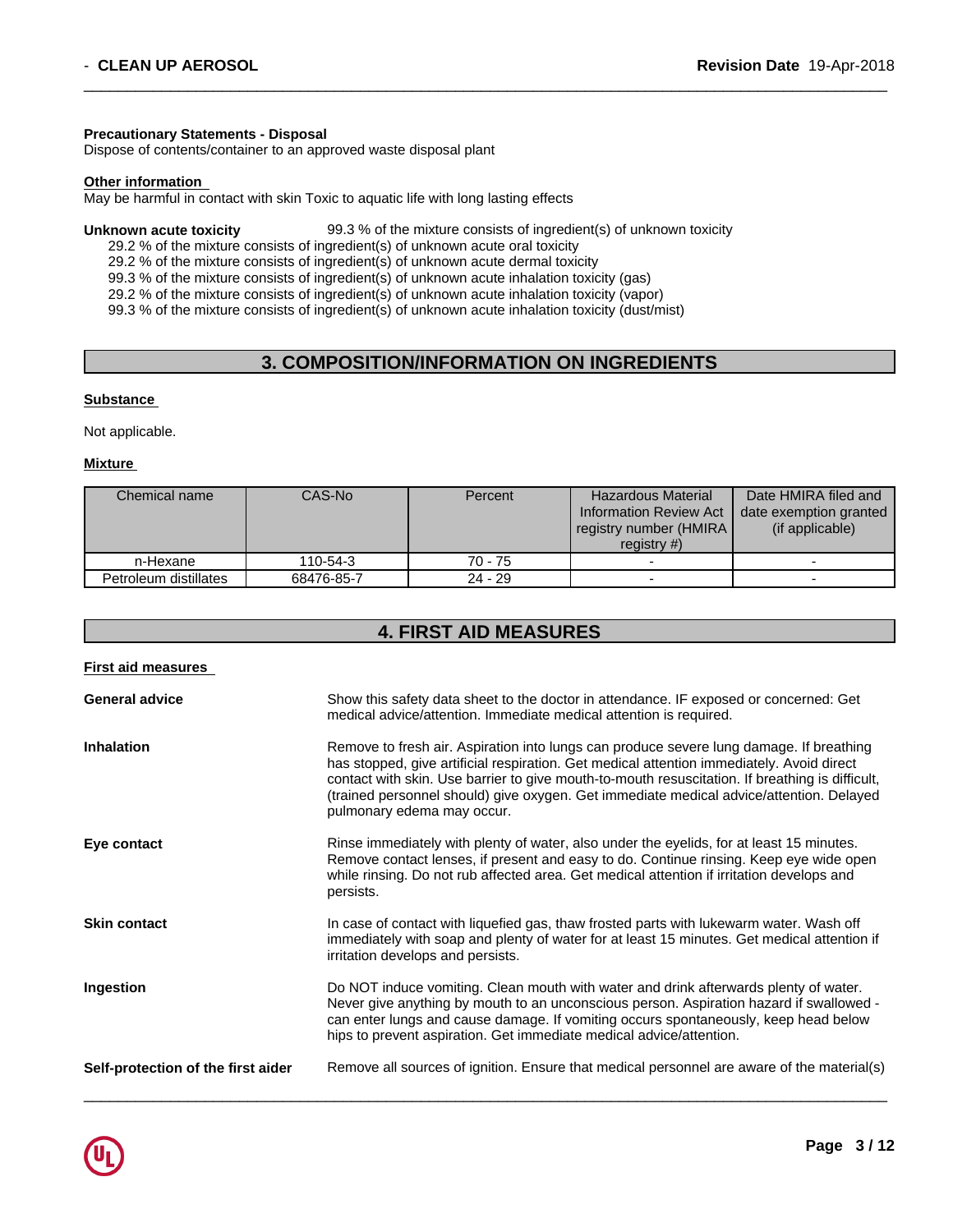I

|                                                                                                          | involved, take precautions to protect themselves and prevent spread of contamination.<br>Avoid direct contact with skin. Use barrier to give mouth-to-mouth resuscitation. Use<br>personal protective equipment as required. Avoid contact with skin, eyes or clothing.                                                                                                                                                                           |
|----------------------------------------------------------------------------------------------------------|---------------------------------------------------------------------------------------------------------------------------------------------------------------------------------------------------------------------------------------------------------------------------------------------------------------------------------------------------------------------------------------------------------------------------------------------------|
| Most important symptoms and effects, both acute and delayed                                              |                                                                                                                                                                                                                                                                                                                                                                                                                                                   |
| Symptoms                                                                                                 | Difficulty in breathing. Coughing and/ or wheezing. Dizziness. Inhalation of high vapor<br>concentrations may cause symptoms like headache, dizziness, tiredness, nausea and<br>vomiting.                                                                                                                                                                                                                                                         |
|                                                                                                          | Indication of any immediate medical attention and special treatment needed                                                                                                                                                                                                                                                                                                                                                                        |
| Note to physicians                                                                                       | Because of the danger of aspiration, emesis or gastric lavage should not be employed<br>unless the risk is justified by the presence of additional toxic substances.                                                                                                                                                                                                                                                                              |
|                                                                                                          | <b>5. FIRE-FIGHTING MEASURES</b>                                                                                                                                                                                                                                                                                                                                                                                                                  |
| <b>Suitable Extinguishing Media</b>                                                                      | Dry chemical. Carbon dioxide (CO2). Water spray.                                                                                                                                                                                                                                                                                                                                                                                                  |
| Unsuitable extinguishing media                                                                           | DO NOT EXTINGUISH A LEAKING GAS FIRE UNLESS LEAK CAN BE STOPPED.                                                                                                                                                                                                                                                                                                                                                                                  |
| Specific hazards arising from the<br>chemical                                                            | Risk of ignition. Keep product and empty container away from heat and sources of ignition.<br>In the event of fire, cool tanks with water spray. Fire residues and contaminated fire<br>extinguishing water must be disposed of in accordance with local regulations. Cylinders<br>may rupture under extreme heat. Damaged cylinders should be handled only by specialists.<br>Containers may explode when heated. Ruptured cylinders may rocket. |
| <b>Hazardous Combustion Products</b>                                                                     | Carbon oxides.                                                                                                                                                                                                                                                                                                                                                                                                                                    |
| <b>Explosion Data</b><br>Sensitivity to Mechanical Impact Yes.<br><b>Sensitivity to Static Discharge</b> | Yes.                                                                                                                                                                                                                                                                                                                                                                                                                                              |
| Special protective equipment for<br>fire-fighters                                                        | Firefighters should wear self-contained breathing apparatus and full firefighting turnout<br>gear. Use personal protection equipment.                                                                                                                                                                                                                                                                                                             |

 $\overline{\phantom{a}}$  ,  $\overline{\phantom{a}}$  ,  $\overline{\phantom{a}}$  ,  $\overline{\phantom{a}}$  ,  $\overline{\phantom{a}}$  ,  $\overline{\phantom{a}}$  ,  $\overline{\phantom{a}}$  ,  $\overline{\phantom{a}}$  ,  $\overline{\phantom{a}}$  ,  $\overline{\phantom{a}}$  ,  $\overline{\phantom{a}}$  ,  $\overline{\phantom{a}}$  ,  $\overline{\phantom{a}}$  ,  $\overline{\phantom{a}}$  ,  $\overline{\phantom{a}}$  ,  $\overline{\phantom{a}}$ 

# **6. ACCIDENTAL RELEASE MEASURES**

# **Personal precautions, protective equipment and emergency procedures**

| <b>Personal precautions</b>                          | Evacuate personnel to safe areas. Use personal protective equipment as required. See<br>section 8 for more information. Avoid contact with skin, eyes or clothing. Ensure adequate<br>ventilation. Keep people away from and upwind of spill/leak. ELIMINATE all ignition sources<br>(no smoking, flares, sparks or flames in immediate area). Take precautionary measures<br>against static discharges. Contents under pressure. Empty containers pose a potential fire<br>and explosion hazard. Do not cut, puncture of weld containers. |  |  |  |
|------------------------------------------------------|--------------------------------------------------------------------------------------------------------------------------------------------------------------------------------------------------------------------------------------------------------------------------------------------------------------------------------------------------------------------------------------------------------------------------------------------------------------------------------------------------------------------------------------------|--|--|--|
| <b>Other Information</b>                             | Ventilate the area. Refer to protective measures listed in Sections 7 and 8.                                                                                                                                                                                                                                                                                                                                                                                                                                                               |  |  |  |
| <b>Environmental precautions</b>                     |                                                                                                                                                                                                                                                                                                                                                                                                                                                                                                                                            |  |  |  |
| <b>Environmental precautions</b>                     | Refer to protective measures listed in Sections 7 and 8. Prevent further leakage or spillage<br>if safe to do so. Prevent product from entering drains.                                                                                                                                                                                                                                                                                                                                                                                    |  |  |  |
| Methods and material for containment and cleaning up |                                                                                                                                                                                                                                                                                                                                                                                                                                                                                                                                            |  |  |  |
| <b>Methods for containment</b>                       | Stop leak if you can do it without risk. A vapor suppressing foam may be used to reduce<br>vapors. Dike far ahead of spill to collect runoff water. Keep out of drains, sewers, ditches                                                                                                                                                                                                                                                                                                                                                    |  |  |  |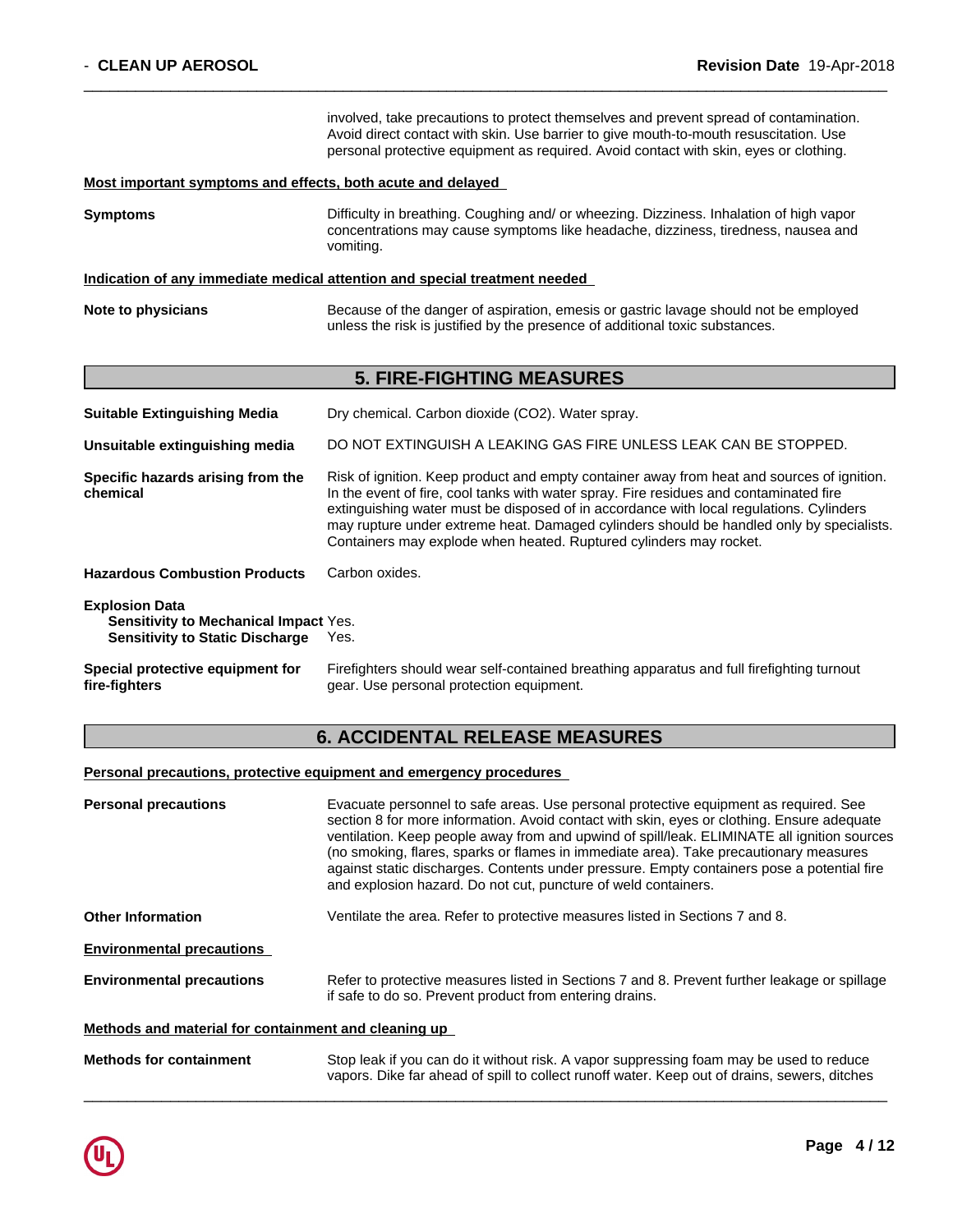|                                        | and watchways. I love with watch to complete polymenzation and scrape on hour.                                                                                |
|----------------------------------------|---------------------------------------------------------------------------------------------------------------------------------------------------------------|
| Methods for cleaning up                | Take precautionary measures against static discharges. Dam up. Soak up with inert<br>absorbent material. Pick up and transfer to properly labeled containers. |
| <b>Prevention of secondary hazards</b> | Clean contaminated objects and areas thoroughly observing environmental regulations.                                                                          |

and waterways.Flood with water to complete polymerization and scrape off floor.

# **7. HANDLING AND STORAGE**

### **Precautions for safe handling**

**Advice on safe handling** Use personal protection equipment.Keep away from heat, hot surfaces, sparks, open flames and other ignition sources. No smoking. Do not spray on an open flame or other ignition source. Take necessary action to avoid static electricity discharge (which might cause ignition of organic vapors). Use spark-proof tools and explosion-proof equipment. Handle product only in closed system or provide appropriate exhaust ventilation. Keep in an area equipped with sprinklers. Do not puncture or incinerate cans. Contents under pressure. In case of rupture. Avoid breathing vapors or mists. Empty containers pose a potential fire and explosion hazard. Do not cut, puncture of weld containers. Handle in accordance with good industrial hygiene and safety practice. Avoid contact with skin, eyes or clothing. Do not eat, drink or smoke when using this product. Remove contaminated clothing and shoes. Take off contaminated clothing and wash before reuse. In case of insufficient ventilation, wear suitable respiratory equipment.

### **Conditions for safe storage, including any incompatibilities**

**Storage Conditions** Keep containers tightly closed in a dry, cool and well-ventilated place. Protect from sunlight. Keep away from heat, sparks, flame and other sources of ignition (i.e., pilot lights, electric motors and static electricity). Keep in properly labeled containers. Do not store near combustible materials. Keep in an area equipped with sprinklers. Store in accordance with the particular national regulations. Store in accordance with local regulations. Store locked up. Keep out of the reach of children. Store away from other materials.

# **8. EXPOSURE CONTROLS/PERSONAL PROTECTION**

## **Control parameters**

### **Exposure Limits** .

| Chemical name         | <b>ACGIH TLV</b>           | <b>OSHA PEL</b>                                 |                                      | NIOSH IDLH                            |                                       |
|-----------------------|----------------------------|-------------------------------------------------|--------------------------------------|---------------------------------------|---------------------------------------|
| n-Hexane              | STEL: 1000 ppm other than  |                                                 | <b>TWA: 500 ppm</b>                  |                                       | <b>IDLH: 1100 ppm</b>                 |
| 110-54-3              | n-Hexane                   |                                                 | TWA: 1800 mg/m <sup>3</sup>          |                                       | Ceiling: 510 ppm 15 min               |
|                       | TWA: 50 ppm                |                                                 |                                      | (vacated) TWA: 50 ppm                 | Ceiling: $1800 \text{ mg/m}^3$ 15 min |
|                       | $S^*$                      |                                                 | (vacated) TWA: 180 mg/m <sup>3</sup> |                                       | TWA: 50 ppm                           |
|                       |                            |                                                 |                                      | (vacated) STEL: 1000 ppm              | TWA: $180 \text{ mg/m}^3$             |
|                       |                            |                                                 |                                      | (vacated) STEL: $3600 \text{ mg/m}^3$ |                                       |
| Petroleum distillates | TWA: 1000 ppm              |                                                 | TWA: 1000 ppm                        |                                       | <b>IDLH: 2000 ppm</b>                 |
| 68476-85-7            |                            |                                                 | TWA: 1800 mg/m <sup>3</sup>          |                                       | TWA: 1000 ppm                         |
|                       |                            |                                                 | (vacated) TWA: 1000 ppm              |                                       | TWA: 1800 mg/m <sup>3</sup>           |
|                       |                            |                                                 |                                      | (vacated) TWA: $1800 \text{ mg/m}^3$  |                                       |
| Chemical name         | Alberta                    | <b>Ontario TWAEV</b><br><b>British Columbia</b> |                                      | Quebec                                |                                       |
| n-Hexane              | TWA: 50 ppm                |                                                 | TWA: 20 ppm<br>TWA: 50 ppm           |                                       | TWA: 50 ppm                           |
| 110-54-3              | TWA: 176 mg/m <sup>3</sup> |                                                 | Skin                                 | STEL: 1000 ppm                        | TWA: $176$ mg/m <sup>3</sup>          |
|                       | <b>Skin</b>                |                                                 |                                      | <b>Skin</b>                           | STEL: 1000 ppm                        |
|                       |                            |                                                 |                                      |                                       | STEL: 3500 mg/m <sup>3</sup>          |

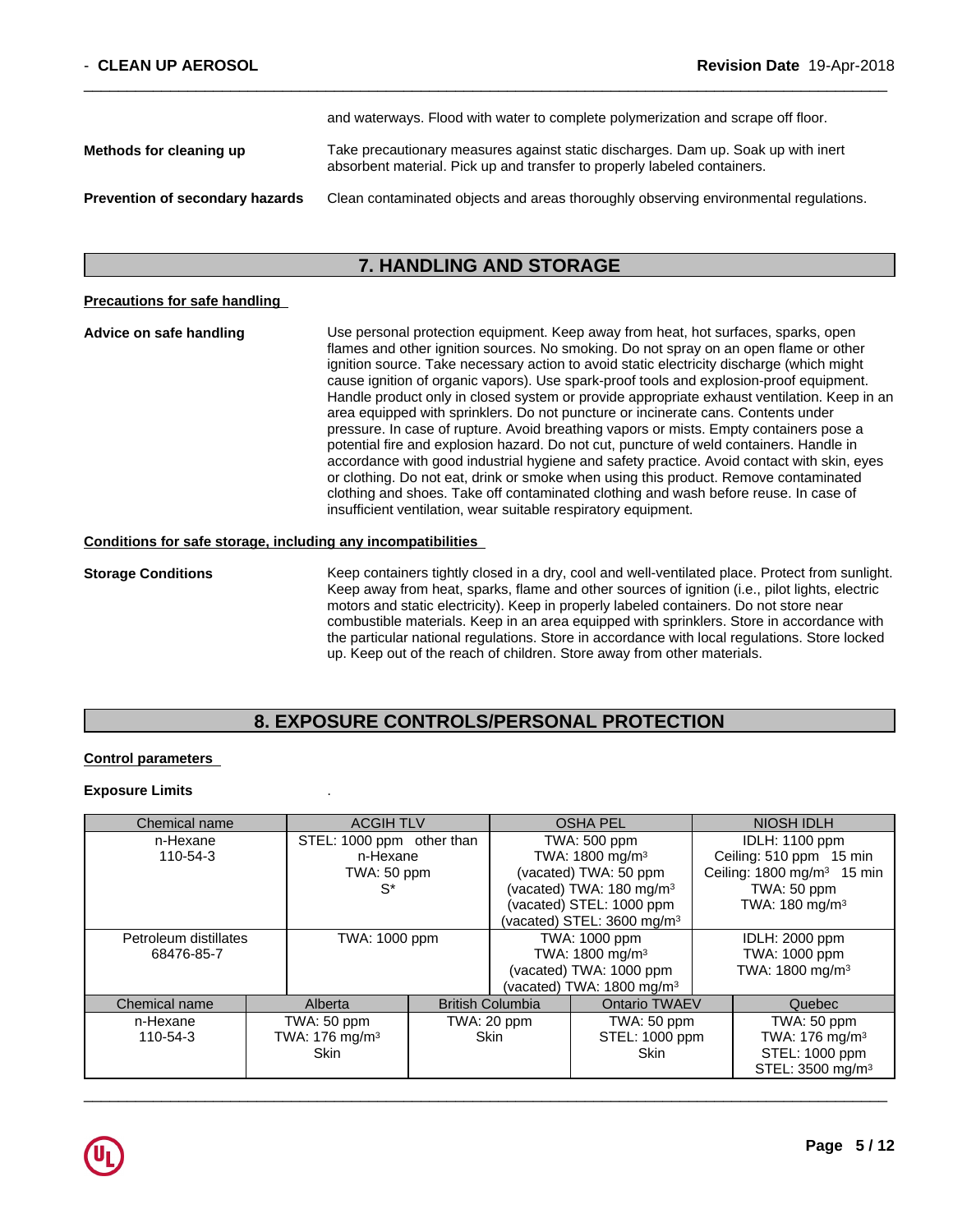|                       |                                 |                     |               | Skin                         |
|-----------------------|---------------------------------|---------------------|---------------|------------------------------|
| Petroleum distillates | TWA: 1000 ppm                   | TWA: 1000 ppm       | TWA: 1000 ppm | TWA: 1000 ppm                |
| 68476-85-7            | $\therefore$ 1500 ppm<br>.∟∟ا ن | STEL:<br>$1250$ ppm |               | . 1800 mg/m $^3\,$<br>TWA: . |

**Other Exposure Guidelines** Vacated limits revoked by the Court of Appeals decision in AFL-CIO v.OSHA, 965 F.2d 962 (11th Cir., 1992). See section 15 for national exposure control parameters.

 $\overline{\phantom{a}}$  ,  $\overline{\phantom{a}}$  ,  $\overline{\phantom{a}}$  ,  $\overline{\phantom{a}}$  ,  $\overline{\phantom{a}}$  ,  $\overline{\phantom{a}}$  ,  $\overline{\phantom{a}}$  ,  $\overline{\phantom{a}}$  ,  $\overline{\phantom{a}}$  ,  $\overline{\phantom{a}}$  ,  $\overline{\phantom{a}}$  ,  $\overline{\phantom{a}}$  ,  $\overline{\phantom{a}}$  ,  $\overline{\phantom{a}}$  ,  $\overline{\phantom{a}}$  ,  $\overline{\phantom{a}}$ 

# **Appropriate engineering controls**

| <b>Engineering controls</b>    | <b>Showers</b><br>Eyewash stations<br>Ventilation systems.                                                                                                                                                                                                                                                                                                                                             |
|--------------------------------|--------------------------------------------------------------------------------------------------------------------------------------------------------------------------------------------------------------------------------------------------------------------------------------------------------------------------------------------------------------------------------------------------------|
|                                | Individual protection measures, such as personal protective equipment                                                                                                                                                                                                                                                                                                                                  |
| <b>Eye/face protection</b>     | Tight sealing safety goggles.                                                                                                                                                                                                                                                                                                                                                                          |
| <b>Hand protection</b>         | Impervious gloves. Wear suitable gloves. Nitrile rubber. Viton™. Protective gloves.                                                                                                                                                                                                                                                                                                                    |
| Skin and body protection       | Wear suitable protective clothing. Long sleeved clothing. Chemical resistant apron.<br>Antistatic boots.                                                                                                                                                                                                                                                                                               |
| <b>Respiratory protection</b>  | No protective equipment is needed under normal use conditions. If exposure limits are<br>exceeded or irritation is experienced, ventilation and evacuation may be required. When<br>workers are facing concentrations above the exposure limit they must use appropriate<br>certified respirators.                                                                                                     |
| General hygiene considerations | Handle in accordance with good industrial hygiene and safety practice. Do not eat, drink or<br>smoke when using this product. Contaminated work clothing should not be allowed out of<br>the workplace. Regular cleaning of equipment, work area and clothing is recommended.<br>Wash hands before breaks and immediately after handling the product. Wear suitable<br>gloves and eye/face protection. |

# **9. PHYSICAL AND CHEMICAL PROPERTIES**

### **Physical and Chemical Properties**

| <b>Physical state</b>            | Liquid spray             |                       |
|----------------------------------|--------------------------|-----------------------|
| Appearance                       | Clear                    |                       |
| Odor                             | Solvent                  |                       |
| Color                            | No information available |                       |
| <b>Odor Threshold</b>            | No information available |                       |
| <b>Property</b>                  | <b>Values</b>            | <b>Remarks Method</b> |
| рH                               |                          |                       |
| Melting / freezing point         | $-22.3$                  | None known            |
| Boiling point / boiling range    | >100                     | None known            |
| <b>Flash Point</b>               | No data available        | None known            |
| <b>Evaporation Rate</b>          | No data available        | None known            |
| Flammability (solid, gas)        | No data available        | None known            |
| <b>Flammability Limit in Air</b> |                          | None known            |
| Upper flammability limit         | No data available        |                       |

| <b>Upper flammability limit</b>        | No data available |            |  |
|----------------------------------------|-------------------|------------|--|
| Lower flammability limit               | No data available |            |  |
| Vapor pressure                         | No data available | None known |  |
| Vapor density                          | No data available | None known |  |
| <b>Relative density</b>                | 0.69              |            |  |
| <b>Water Solubility</b>                | Insoluble         |            |  |
| Solubility(ies)                        | No data available | None known |  |
| Partition coefficient: n-octanol/water | Not Applicable    |            |  |
| <b>Autoignition temperature</b>        | No data available | None known |  |
|                                        |                   |            |  |

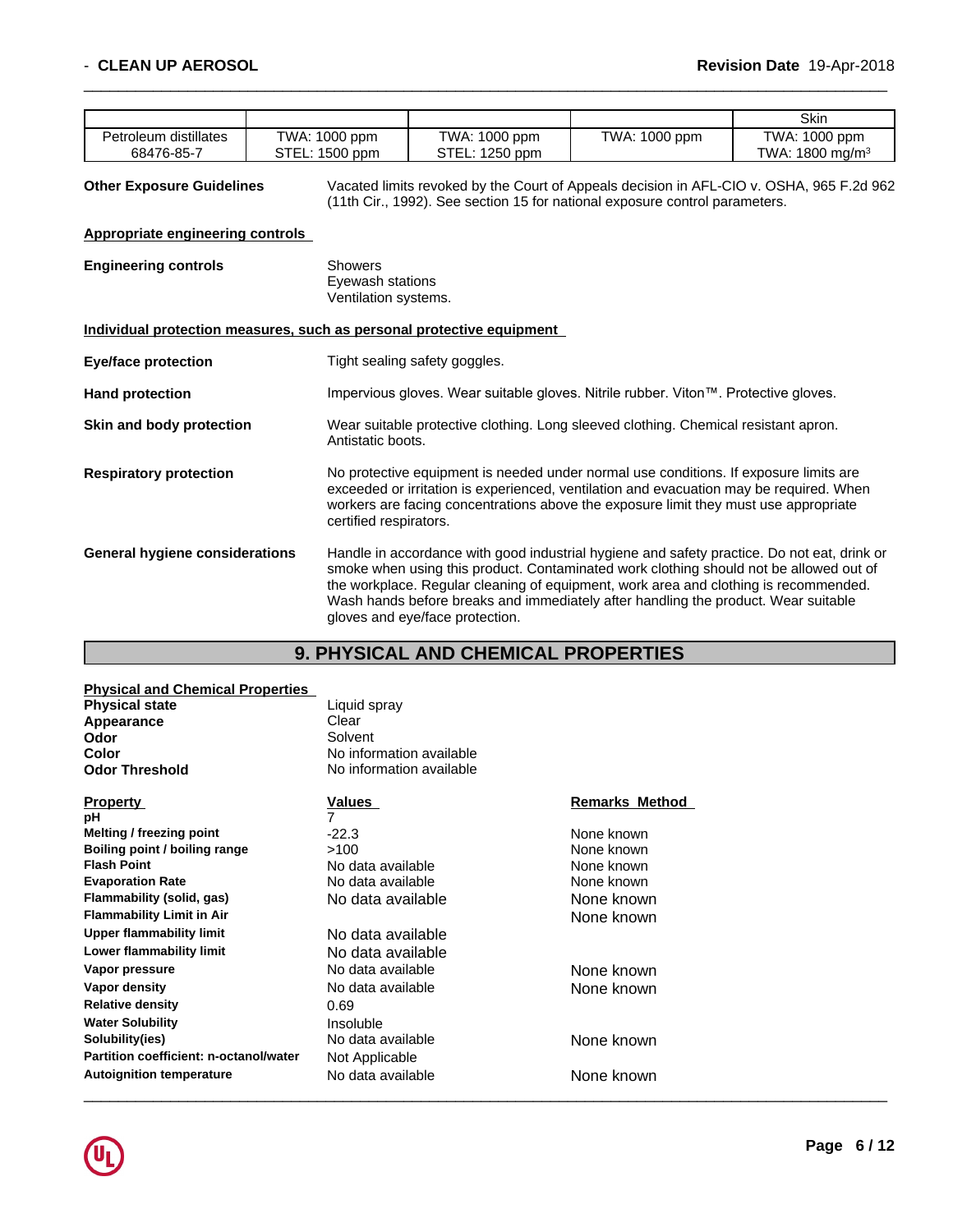| Decomposition temperature<br><b>Kinematic viscosity</b><br><b>Dynamic viscosity</b><br><b>Explosive properties</b><br><b>Oxidizing properties</b>                                                                    | No data available<br>No data available<br>No data available<br>No information available<br>No information available                                                         | None known<br>None known<br>None known |  |
|----------------------------------------------------------------------------------------------------------------------------------------------------------------------------------------------------------------------|-----------------------------------------------------------------------------------------------------------------------------------------------------------------------------|----------------------------------------|--|
| <b>Other Information</b><br><b>Softening Point</b><br><b>Molecular Weight</b><br><b>VOC Content (%)</b><br><b>Liquid Density</b><br><b>Bulk Density</b><br><b>Particle Size</b><br><b>Particle Size Distribution</b> | No information available<br>No information available<br>>95<br>No information available<br>No information available<br>No information available<br>No information available |                                        |  |

# **10. STABILITY AND REACTIVITY**

 $\overline{\phantom{a}}$  ,  $\overline{\phantom{a}}$  ,  $\overline{\phantom{a}}$  ,  $\overline{\phantom{a}}$  ,  $\overline{\phantom{a}}$  ,  $\overline{\phantom{a}}$  ,  $\overline{\phantom{a}}$  ,  $\overline{\phantom{a}}$  ,  $\overline{\phantom{a}}$  ,  $\overline{\phantom{a}}$  ,  $\overline{\phantom{a}}$  ,  $\overline{\phantom{a}}$  ,  $\overline{\phantom{a}}$  ,  $\overline{\phantom{a}}$  ,  $\overline{\phantom{a}}$  ,  $\overline{\phantom{a}}$ 

| <b>Reactivity</b>                                                       | No information available.                            |
|-------------------------------------------------------------------------|------------------------------------------------------|
| <b>Chemical stability</b>                                               | Stable under normal conditions.                      |
| <b>Possibility of Hazardous Reactions</b> None under normal processing. |                                                      |
| <b>Hazardous Polymerization</b>                                         | Hazardous polymerization does not occur.             |
| <b>Conditions to avoid</b>                                              | Heat, flames and sparks. Excessive heat.             |
| Incompatible materials                                                  | Strong acids. Strong bases. Strong oxidizing agents. |
|                                                                         |                                                      |

**Hazardous Decomposition Products** Carbon oxides.

# **11. TOXICOLOGICAL INFORMATION**

### **Information on likely routes of exposure**

### **Product Information**

| <b>Inhalation</b>                    | Intentional misuse by deliberately concentrating and inhaling contents may be harmful or<br>fatal. Specific test data for the substance or mixture is not available. Aspiration into lungs<br>can produce severe lung damage. May cause pulmonary edema. Pulmonary edema can be<br>fatal. May cause irritation of respiratory tract. May cause drowsiness or dizziness. |
|--------------------------------------|-------------------------------------------------------------------------------------------------------------------------------------------------------------------------------------------------------------------------------------------------------------------------------------------------------------------------------------------------------------------------|
| Eye contact                          | Specific test data for the substance or mixture is not available. Irritating to eyes. (based on<br>components).                                                                                                                                                                                                                                                         |
| <b>Skin contact</b>                  | Specific test data for the substance or mixture is not available. Causes skin irritation. (based<br>on components). Repeated exposure may cause skin dryness or cracking.                                                                                                                                                                                               |
| Ingestion                            | Specific test data for the substance or mixture is not available. Potential for aspiration if<br>swallowed. May cause lung damage if swallowed. Aspiration may cause pulmonary edema<br>and pneumonitis. May be fatal if swallowed and enters airways. Ingestion may cause<br>gastrointestinal irritation, nausea, vomiting and diarrhea.                               |
| Information on toxicological effects |                                                                                                                                                                                                                                                                                                                                                                         |
| <b>Symptoms</b>                      | Difficulty in breathing. Coughing and/ or wheezing. Dizziness. Redness. May cause redness                                                                                                                                                                                                                                                                               |

headache, dizziness, tiredness, nausea and vomiting.

and tearing of the eyes. Inhalation of high vapor concentrations may cause symptoms like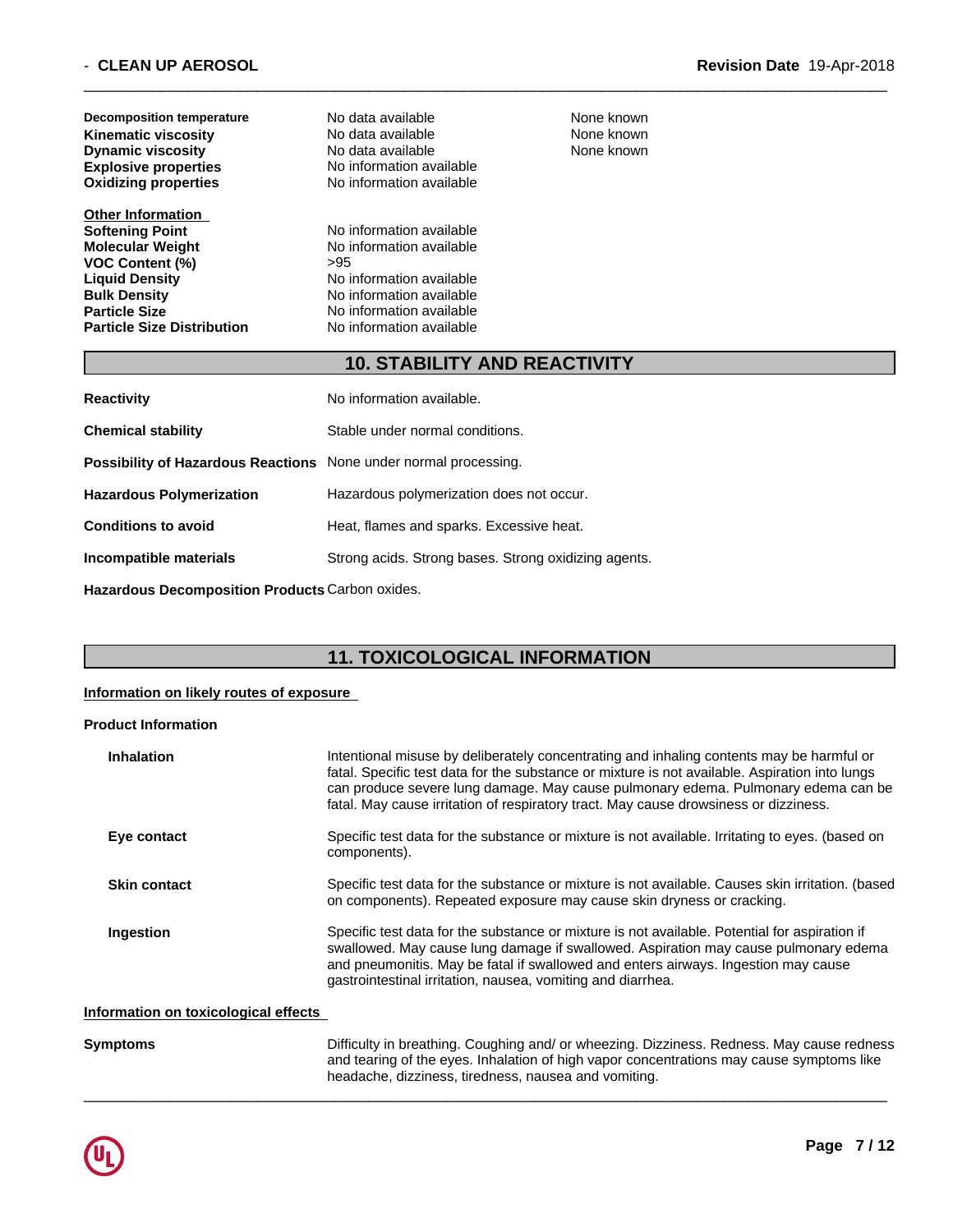### **Numerical measures of toxicity**

**Acute Toxicity**

### **The following values are calculated based on chapter 3.1 of the GHS document** .

| ATEmix (oral)                    | 25,250.00 mg/kg                                                                  |  |
|----------------------------------|----------------------------------------------------------------------------------|--|
| <b>ATEmix (dermal)</b>           | 3,030.00 mg/kg                                                                   |  |
| <b>ATEmix (inhalation-vapor)</b> | 170.86 mg/L                                                                      |  |
| Unknown acute toxicity           | 99.3 % of the mixture consists of ingredient(s) of unknown toxicity              |  |
|                                  | 29.2 % of the mixture consists of ingredient(s) of unknown acute oral toxicity   |  |
|                                  | 29.2 % of the mixture consists of ingredient(s) of unknown acute dermal toxicity |  |

99.3 % of the mixture consists of ingredient(s) of unknown acute inhalation toxicity (gas) 29.2 % of the mixture consists of ingredient(s) of unknown acute inhalation toxicity (vapor)

99.3 % of the mixture consists of ingredient(s) of unknown acute inhalation toxicity (dust/mist)

#### **Component Information**

| Chemical name | <b>LD50</b><br>⊃raı                                                                                   | LD50<br>Dermal                                                          | <b>Inhalation LC50</b>                        |
|---------------|-------------------------------------------------------------------------------------------------------|-------------------------------------------------------------------------|-----------------------------------------------|
| n-Hexane      | Rat<br>nr<br>$\alpha$ / $\alpha$<br>$\overline{\phantom{0}}$<br>und<br>$\overline{\phantom{a}}$<br>-- | nnnn<br>.<br>Rabbit<br>ma/ko ע<br>-<br>ouuu<br>$\overline{\phantom{0}}$ | Rat<br>10000<br>ppm<br>. 4 r<br>- 71 -<br>uuu |

 $\overline{\phantom{a}}$  ,  $\overline{\phantom{a}}$  ,  $\overline{\phantom{a}}$  ,  $\overline{\phantom{a}}$  ,  $\overline{\phantom{a}}$  ,  $\overline{\phantom{a}}$  ,  $\overline{\phantom{a}}$  ,  $\overline{\phantom{a}}$  ,  $\overline{\phantom{a}}$  ,  $\overline{\phantom{a}}$  ,  $\overline{\phantom{a}}$  ,  $\overline{\phantom{a}}$  ,  $\overline{\phantom{a}}$  ,  $\overline{\phantom{a}}$  ,  $\overline{\phantom{a}}$  ,  $\overline{\phantom{a}}$ 

#### **Delayed and immediate effects as well as chronic effects from short and long-term exposure**

| <b>Skin corrosion/irritation</b>  | Classification based on data available for ingredients. Irritating to skin.                                  |
|-----------------------------------|--------------------------------------------------------------------------------------------------------------|
| Serious eye damage/eye irritation | No information available.                                                                                    |
| Respiratory or skin sensitization | No information available.                                                                                    |
| <b>Germ cell mutagenicity</b>     | Classification based on data available for ingredients. Contains a known or suspected<br>mutagen.            |
| Carcinogenicity                   | Based on available data, the classification criteria are not met.                                            |
| <b>Reproductive toxicity</b>      | Classification based on data available for ingredients. Contains a known or suspected<br>reproductive toxin. |
| <b>STOT - single exposure</b>     | May cause drowsiness or dizziness.                                                                           |
| <b>STOT</b> - repeated exposure   | May cause damage to organs.                                                                                  |
| <b>Aspiration hazard</b>          | May be fatal if swallowed and enters airways.                                                                |

# **12. ECOLOGICAL INFORMATION**

| <b>Marine Pollutant</b> | This product contains a chemical which is listed as a marine pollutant according to DOT |
|-------------------------|-----------------------------------------------------------------------------------------|
| <b>Ecotoxicity</b>      | Toxic to aquatic life with long lasting effects.                                        |

| Chemical name | <b>Toxicity to Algae</b> | Toxicity to Fish     | Toxicity to           | Daphnia Magna (Water                  |
|---------------|--------------------------|----------------------|-----------------------|---------------------------------------|
|               |                          |                      | <b>Microorganisms</b> | Flea)                                 |
| n-Hexane      |                          | 96h LC50: 2.1 - 2.98 |                       | $\vert$ 24h EC50: > 1000 mg/L $\vert$ |
|               |                          | mg/L (Pimephales     |                       |                                       |
|               |                          | promelas)            |                       |                                       |

 $\overline{\phantom{a}}$  ,  $\overline{\phantom{a}}$  ,  $\overline{\phantom{a}}$  ,  $\overline{\phantom{a}}$  ,  $\overline{\phantom{a}}$  ,  $\overline{\phantom{a}}$  ,  $\overline{\phantom{a}}$  ,  $\overline{\phantom{a}}$  ,  $\overline{\phantom{a}}$  ,  $\overline{\phantom{a}}$  ,  $\overline{\phantom{a}}$  ,  $\overline{\phantom{a}}$  ,  $\overline{\phantom{a}}$  ,  $\overline{\phantom{a}}$  ,  $\overline{\phantom{a}}$  ,  $\overline{\phantom{a}}$ 

**Persistence and Degradability** No information available.

**Bioaccumulation**

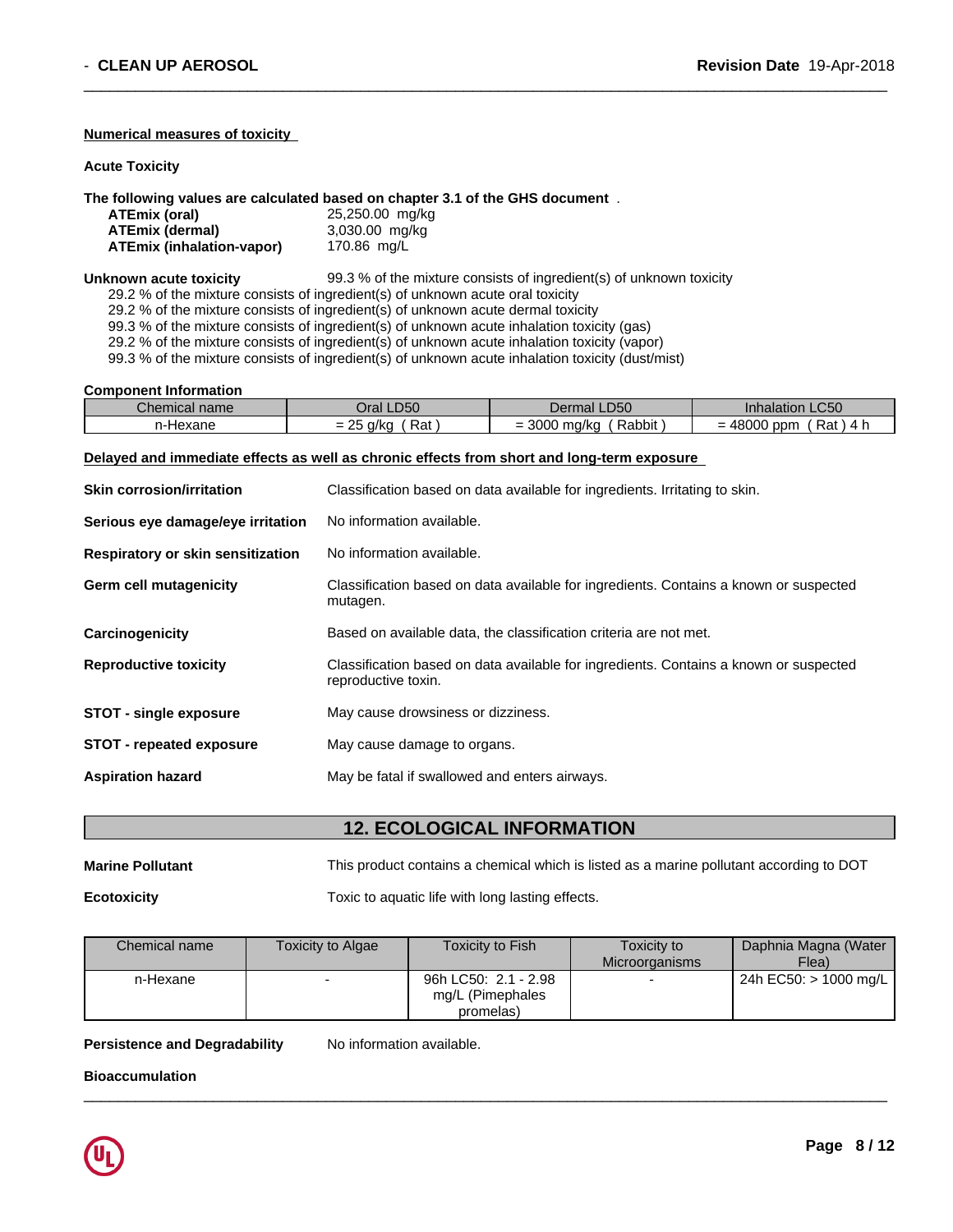| Chemical name                                |                                | Log Pow                                                                                                                                                         |  |
|----------------------------------------------|--------------------------------|-----------------------------------------------------------------------------------------------------------------------------------------------------------------|--|
| Petroleum distillates                        |                                | 2.8                                                                                                                                                             |  |
| <b>Mobility</b><br>No information available. |                                |                                                                                                                                                                 |  |
| Other adverse effects                        | No information available.      |                                                                                                                                                                 |  |
|                                              |                                | <b>13. DISPOSAL CONSIDERATIONS</b>                                                                                                                              |  |
| Waste treatment methods                      |                                |                                                                                                                                                                 |  |
| Waste from residues/unused<br>products       |                                | Should not be released into the environment. Dispose of in accordance with local<br>regulations. Dispose of waste in accordance with environmental legislation. |  |
| <b>Contaminated packaging</b>                | Do not reuse empty containers. |                                                                                                                                                                 |  |
| <b>US EPA Waste Number</b>                   | D <sub>001</sub>               |                                                                                                                                                                 |  |

# **California Hazardous Waste Codes** 331

This product contains one or more substances that are listed with the State of California as a hazardous waste.

| Chemical name | California Hazardous Waste |
|---------------|----------------------------|
| n-Hexane      | Toxic                      |
| 110-54-3      | 'anitable                  |

# **14. TRANSPORT INFORMATION**

| <b>DOT</b><br>UN-No.<br><b>Proper Shipping Name</b><br><b>Hazard Class</b><br><b>Marine Pollutant</b><br><b>Description</b> | <b>UN1950</b><br><b>AEROSOLS</b><br>2.1<br>This product contains a chemical which is listed as a marine pollutant according to DOT<br>UN1950, AEROSOLS, 2.1 (HEXANE) |
|-----------------------------------------------------------------------------------------------------------------------------|----------------------------------------------------------------------------------------------------------------------------------------------------------------------|
| <b>TDG</b><br>UN-No.<br><b>Proper Shipping Name</b><br><b>Hazard Class</b><br><b>Packing Group</b><br><b>Description</b>    | <b>UN1950</b><br><b>AEROSOLS</b><br>2.1<br>None<br>UN1950, AEROSOLS, 2.1                                                                                             |
| <b>MEX</b><br>UN-No.<br><b>Proper Shipping Name</b><br><b>Hazard Class</b><br><b>Description</b>                            | <b>UN1950</b><br>AEROSOLS<br>2.1<br>UN1950, AEROSOLS, 2.1                                                                                                            |
| <b>ICAO</b><br>UN-No.<br><b>Proper Shipping Name</b><br><b>Hazard Class</b><br><b>Description</b>                           | <b>UN1950</b><br>AEROSOLS<br>2.1<br>UN1950, AEROSOLS, 2.1                                                                                                            |

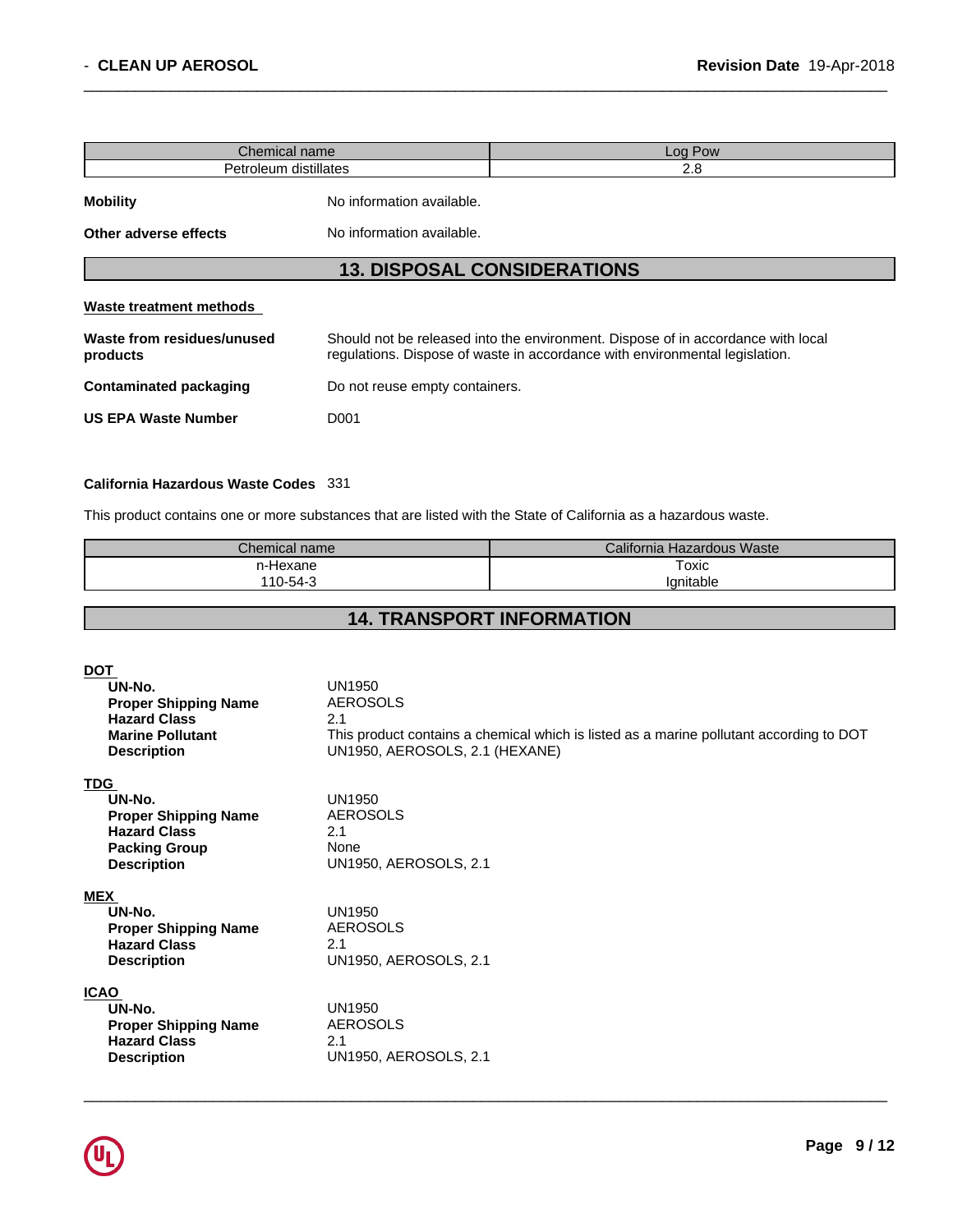| <b>IATA</b>                                 |                                                                                     |
|---------------------------------------------|-------------------------------------------------------------------------------------|
| UN-No.                                      | UN1950                                                                              |
| <b>Proper Shipping Name</b>                 | AEROSOLS, FLAMMABLE                                                                 |
| <b>Hazard Class</b>                         | 2.1                                                                                 |
| <b>Packing Group</b>                        | None                                                                                |
| <b>ERG Code</b>                             | 10 <sub>L</sub>                                                                     |
| <b>Description</b>                          | UN1950, AEROSOLS, FLAMMABLE, 2.1                                                    |
| <b>IMDG/IMO</b>                             |                                                                                     |
| UN-No.                                      | UN1950                                                                              |
| <b>Proper Shipping Name</b>                 | <b>AEROSOLS</b>                                                                     |
| <b>Hazard Class</b>                         | 2                                                                                   |
| <b>Packing Group</b>                        | None                                                                                |
| EmS-No.                                     | $F-D, S-U$                                                                          |
| <b>Marine Pollutant</b>                     | This product contains a chemical which is listed as a marine pollutant according to |
|                                             | <b>IMDG/IMO</b>                                                                     |
| <b>Description</b>                          | UN1950, AEROSOLS (HEXANE), 2.1, MARINE POLLUTANT                                    |
|                                             |                                                                                     |
| <b>RID</b><br>UN-No.                        | UN1950                                                                              |
| <b>Proper Shipping Name</b>                 | <b>AEROSOLS</b>                                                                     |
| <b>Hazard Class</b>                         | 2.1                                                                                 |
| <b>Classification code</b>                  | 5F                                                                                  |
|                                             | UN1950, AEROSOLS, 2.1, ENVIRONMENTALLY HAZARDOUS                                    |
| <b>Description</b><br><b>ADR/RID-Labels</b> | 2.1                                                                                 |
|                                             |                                                                                     |
| <b>ADR</b>                                  |                                                                                     |
| UN-No.                                      | <b>UN1950</b>                                                                       |
| <b>Proper Shipping Name</b>                 | <b>AEROSOLS</b>                                                                     |
| <b>Hazard Class</b>                         | 2.1                                                                                 |
| <b>Classification code</b>                  | 5F                                                                                  |
| <b>Tunnel restriction code</b>              | (D)                                                                                 |
| <b>Description</b>                          | UN1950, AEROSOLS, 2.1, (D), ENVIRONMENTALLY HAZARDOUS                               |
| <b>ADN</b>                                  |                                                                                     |
| UN-No.                                      | <b>UN1950</b>                                                                       |
| <b>Proper Shipping Name</b>                 | <b>AEROSOLS</b>                                                                     |
| <b>Hazard Class</b>                         | 2.1                                                                                 |
| <b>Classification code</b>                  | 5F                                                                                  |
|                                             |                                                                                     |
| <b>Special Provisions</b>                   | 190, 327, 344, 625                                                                  |
| <b>Description</b>                          | UN1950, AEROSOLS, 2.1, ENVIRONMENTALLY HAZARDOUS                                    |
| <b>Hazard Labels</b>                        | 2.1                                                                                 |
| <b>Limited Quantity</b>                     | 1 <sub>L</sub>                                                                      |
| <b>Ventilation</b>                          | <b>VE01, VE04</b>                                                                   |
|                                             |                                                                                     |

# **15. REGULATORY INFORMATION**

 $\overline{\phantom{a}}$  ,  $\overline{\phantom{a}}$  ,  $\overline{\phantom{a}}$  ,  $\overline{\phantom{a}}$  ,  $\overline{\phantom{a}}$  ,  $\overline{\phantom{a}}$  ,  $\overline{\phantom{a}}$  ,  $\overline{\phantom{a}}$  ,  $\overline{\phantom{a}}$  ,  $\overline{\phantom{a}}$  ,  $\overline{\phantom{a}}$  ,  $\overline{\phantom{a}}$  ,  $\overline{\phantom{a}}$  ,  $\overline{\phantom{a}}$  ,  $\overline{\phantom{a}}$  ,  $\overline{\phantom{a}}$ 

### **Safety, health and environmental regulations/legislation specific for the substance or mixture**

### **International Regulations**

**Ozone-depleting substances (ODS)** Notapplicable

**Persistent Organic Pollutants** Not applicable

**Export Notification requirements** Not applicable

| International Inventories |                                                   |
|---------------------------|---------------------------------------------------|
| <b>TSCA</b>               | Complies.                                         |
| <b>DSL/NDSL</b>           | Contact supplier for inventory compliance status. |

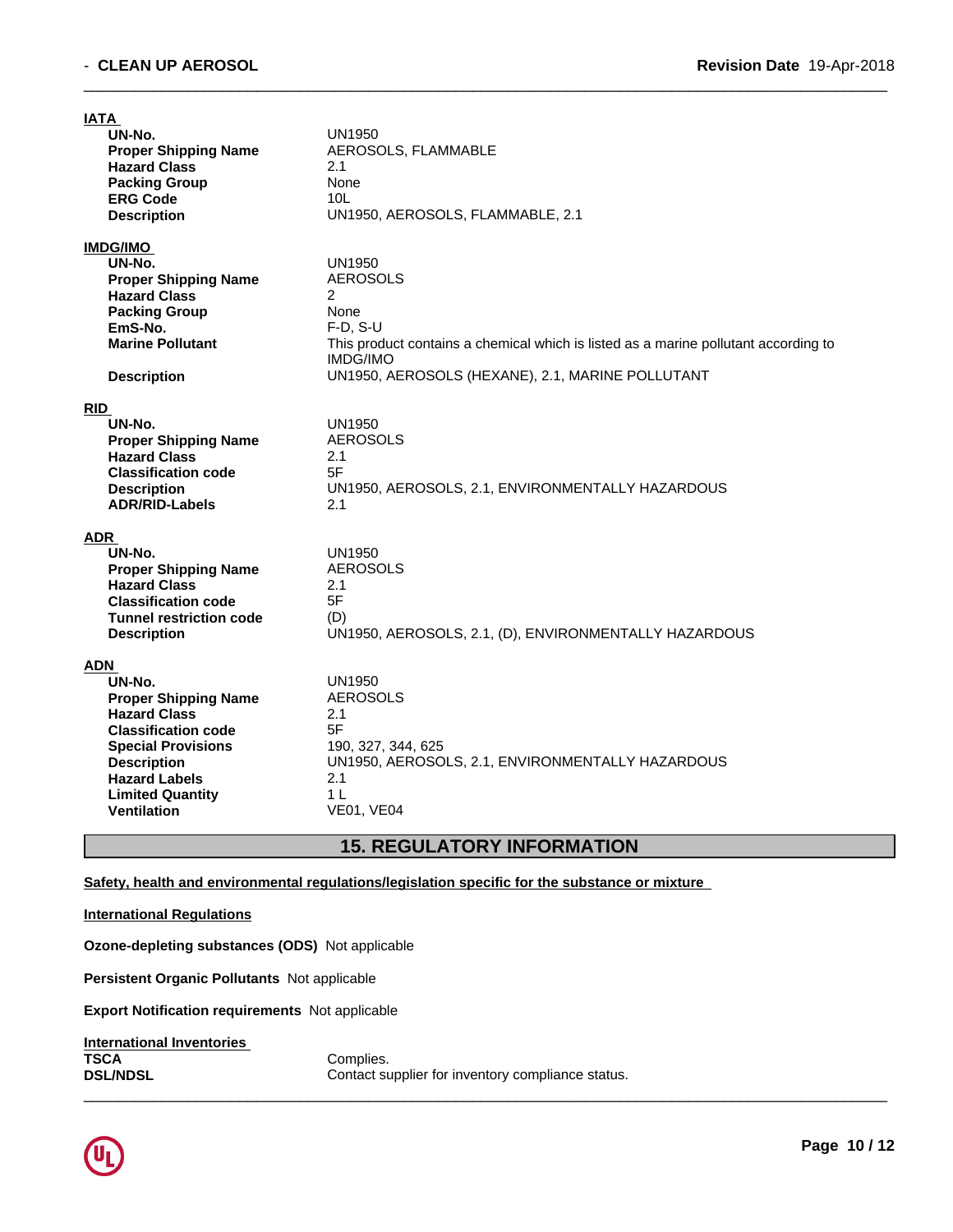| <b>EINECS/ELINCS</b> | Contact supplier for inventory compliance status. |
|----------------------|---------------------------------------------------|
| <b>ENCS</b>          | Contact supplier for inventory compliance status. |
| <b>KECL</b>          | Contact supplier for inventory compliance status. |
| <b>PICCS</b>         | Contact supplier for inventory compliance status. |
| <b>AICS</b>          | Contact supplier for inventory compliance status. |

**Legend** 

 **TSCA** - United States Toxic Substances Control Act Section 8(b) Inventory

 **DSL/NDSL** - Canadian Domestic Substances List/Non-Domestic Substances List

 **EINECS/ELINCS** - European Inventory of Existing Chemical Substances/European List of Notified Chemical Substances

 $\overline{\phantom{a}}$  ,  $\overline{\phantom{a}}$  ,  $\overline{\phantom{a}}$  ,  $\overline{\phantom{a}}$  ,  $\overline{\phantom{a}}$  ,  $\overline{\phantom{a}}$  ,  $\overline{\phantom{a}}$  ,  $\overline{\phantom{a}}$  ,  $\overline{\phantom{a}}$  ,  $\overline{\phantom{a}}$  ,  $\overline{\phantom{a}}$  ,  $\overline{\phantom{a}}$  ,  $\overline{\phantom{a}}$  ,  $\overline{\phantom{a}}$  ,  $\overline{\phantom{a}}$  ,  $\overline{\phantom{a}}$ 

 **ENCS** - Japan Existing and New Chemical Substances

 **KECL** - Korean Existing and Evaluated Chemical Substances

 **PICCS** - Philippines Inventory of Chemicals and Chemical Substances

 **AICS** - Australian Inventory of Chemical Substances

### **US Federal Regulations**

### **SARA 313**

Section 313 of Title III of the Superfund Amendments and Reauthorization Act of 1986 (SARA). This product contains a chemical or chemicals which are subject to the reporting requirements of the Act and Title 40 of the Code of Federal Regulations, Part 372

| <b>Chemical name</b>              | <b>CAS-No</b> | <b>Percent</b> | <b>SARA 313 - Threshold</b><br>Values % |
|-----------------------------------|---------------|----------------|-----------------------------------------|
| n-Hexane - 110-54-3               | 110-54-3      | 70 - 75        | 1.0                                     |
| <b>Acute Health Hazard</b>        | Yes           |                |                                         |
| <b>Chronic Health Hazard</b>      | Yes           |                |                                         |
| <b>Fire Hazard</b>                | Yes           |                |                                         |
| Sudden release of pressure hazard | Yes           |                |                                         |
| <b>Reactive Hazard</b>            | No            |                |                                         |

### **CWA (Clean WaterAct)**

This product does not contain any substances regulated as pollutants pursuant to the Clean Water Act (40 CFR 122.21 and 40 CFR 122.42)

## **CERCLA**

This material, as supplied, contains one or more substances regulated as a hazardous substance under the Comprehensive Environmental Response Compensation and Liability Act (CERCLA) (40 CFR 302)

| <b>Chemical name</b> | <b>Hazardous Substances RQs</b> | <b>Extremely Hazardous</b><br><b>Substances RQs</b> | <b>RQ</b>           |
|----------------------|---------------------------------|-----------------------------------------------------|---------------------|
| n-Hexane             | 5000 lb                         |                                                     | RQ 5000 lb final RQ |
| 110-54-3             |                                 |                                                     | RQ 2270 kg final RQ |

### **US State Regulations**

#### **California Proposition 65**

This product does not contain any Proposition 65 chemicals.

### **U.S. State Right-to-Know Regulations**

This product may contain substances regulated by state right-to-know regulations.

| <b>Chemical name</b>  | New Jersey   Massachusett   Pennsylvania   Rhode Island |  | <b>Illinois</b> |
|-----------------------|---------------------------------------------------------|--|-----------------|
|                       |                                                         |  |                 |
| n-Hexane              |                                                         |  |                 |
| $110 - 54 - 3$        |                                                         |  |                 |
| Petroleum distillates |                                                         |  |                 |